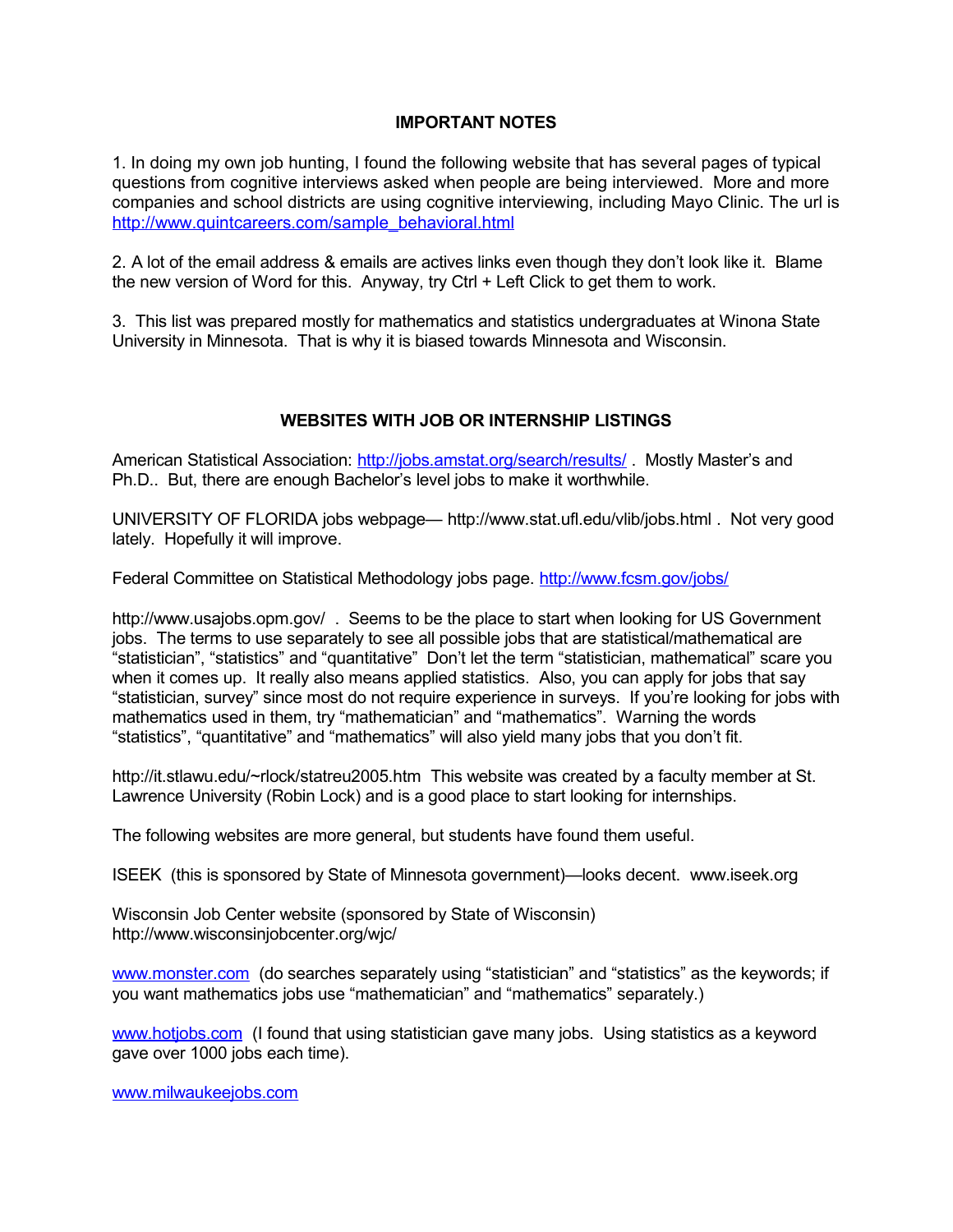[www.minneapolisjobs.com](http://www.minneapolisjobs.com/)  [www.chicagojobs.com](http://www.chicagojobs.com/)  [www.startribune.com/working/](http://www.startribune.com/working/)  [www.onwisconsin.com](http://www.onwisconsin.com/)  [www.careerbuilder.com](http://www.careerbuilder.com/)  [www.jsonline.com](http://www.jsonline.com/) 

Note: Many newspapers have a free resume posting service.

### **SPECIFIC PLACES TO LOOK FOR JOBS, INTERNSHIPS, AND PROJECTS**

(Dates in parentheses are the date I last updated. If no date, either I forgot to put one or can't remember how old it is)

A. C. NIELSEN CO. Nielsen Plaza Northbrook IL 60062-6288

ACT

PO BOX 168, 2255 N Dubuque Street, Iowa City, IA 52245 Major academic test developer. Competitor to ETS.

AEGON (2006)

This is an actuarial firm that has internships. Contact: Brenna Miller Internship Coordinator 4333 Edgewood Rd NE Cedar Rapids, IA 52499-2110 Phone: (319) 896-6834 [bkmiller@aegonusa.com](mailto:bkmiller@aegonusa.com)

ALLERGAN PHARMACEUTICALS (2002)

Jennifer Klaus, Staffing Consultant is the one who keeps contacting me. They are in Irvine, CA. Email: Klaus\_Jennifer@Allergan.com Phone: (714) 246-5945

AMERICAN EXPRES (December, 2005)

Interested in students with some courses in finance and/or business as well as statistics at the Bachelor's degree level. Contact: Koleen Kosmitis, HR Contractor to AMEX, Recruitment & Selection, Phone: 623.492.3811 Fax: 623.492.3638 pcs: 602.791.7328 email: [koleen.a.kosmitis@aexp.com](mailto:koleen.a.kosmitis@aexp.com)

AMGEN (2004) [www.amgen.com/career](http://www.amgen.com/career) Medical research.

ASHLEY FURNITURE (there are major facilities in Wisconsin and also other parts of the country) 1 Ashley Way, Arcadia WI 54614

AVAYA RESEARCH (the research arm of AT & T) 700 Mountain Avenue Murray Hill NJ 07914-0636

BOSTON SCIENTIFIC CORPORATION (2005) MS A242, 1 Scimed Place, Maple Grove, MN 55311 <http://www.bostonscientific.com/>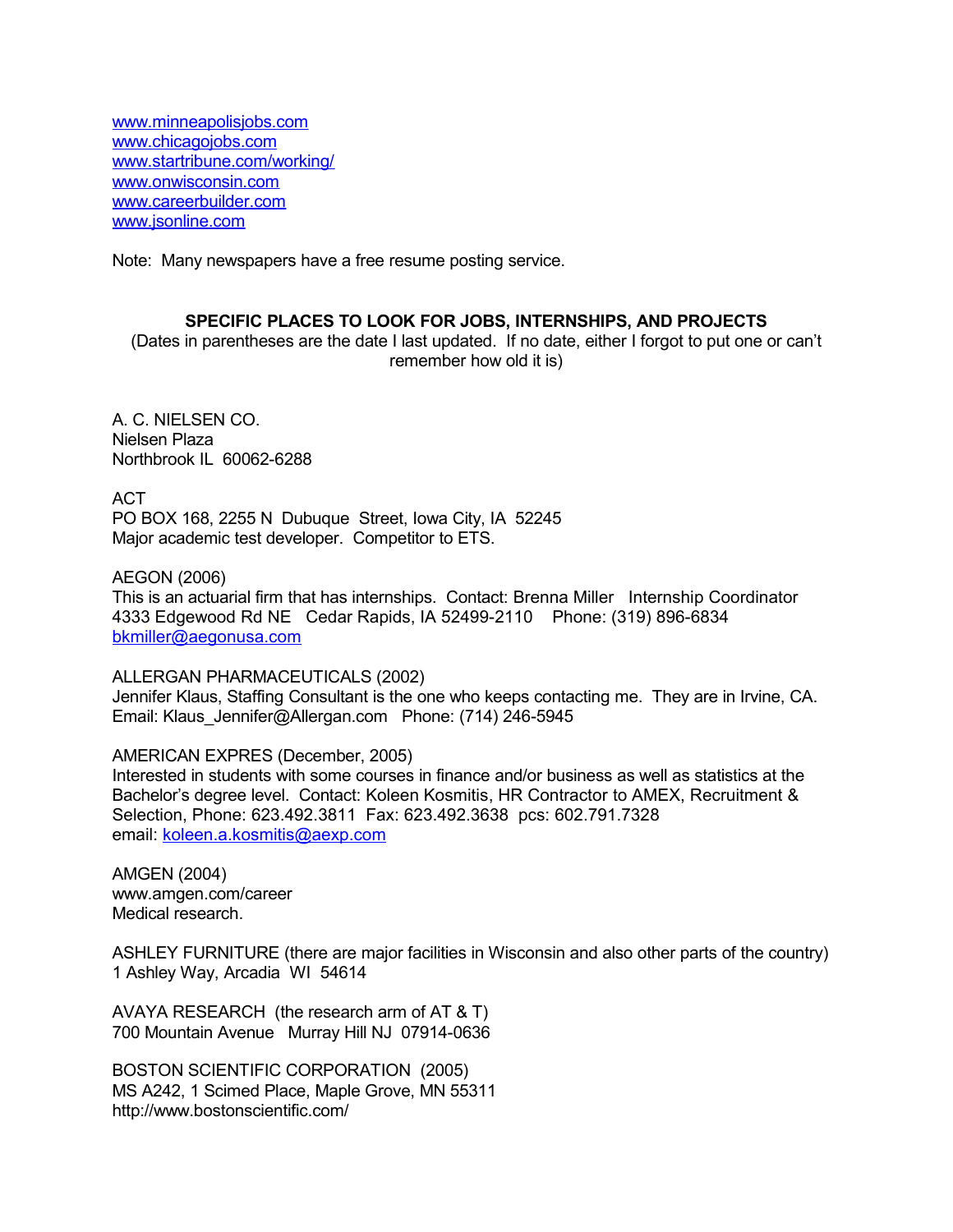Does biomedical stuff. If you cannot find the information you need from the webpage, then contact Margaret Zachman [\(zachmanm@bsci.com\)](mailto:zachmanm@bsci.com) in Human Resources

BRISTOL-MYERS SQUIBB COMPANY (2002) Karen Steinberg-Lewis, Bristol-Myers Squibb, Pharmaceutical Research Institute, PO Box 4000, Princeton NJ 08543-4000 Fax: (609) 252-3242 <http://www.bms.com/career/data>

CAPITAL ONE SERVICES, INC. (2006) Does loans and credit card services Craig Dye, Capital One Services, Inc. 1500 Capital One Drive, Richmond VA 23238, Phone: (804) 284-5324 [craig.dye@capitalone.com](mailto:craig.dye@capitalone.com) .

CONSECO FINANCE 332 Minnesota Street, Suite 610 Saint Paul, MN 55101

CUSTOM RESEARCH, INC. (CRI) 8401 Golden Valley Road PO Box 27900 Minneapolis MN 55427-0900 Does Customer Satisfaction surveys Webpage at [http://www.customresearch.com.](http://www.customresearch.com/)

EDUCATIONAL TESTING SERVICE (ETS) Does SAT, GRE, and PPST plus lots more. Worth writing.

ENERGY INFORMATION ADMINISTRATION (2006) <http://tonto.eia.doe.gov/jobs/jobs3.asp> or [www.eia.doe.gov](http://www.eia.doe.gov/)

ELI LILLY AND COMPANY Lilly Corporate Center Indianapolis IN 46235

GALLUP ORGANIZATION (2004) 301 South 68th Street Place, Lincoln, NE 68510, (402) 489-8700 <http://www.gallup.com/careers/> Does survey research

GENERAL ELECTRIC CORPORATE RESEARCH AND DEVELOPMENT 1 Research Circle Schenectady NY 12309-1027

GREEN TREE RETAIL SERVICES Andrew Ziesmer, Director of Accout Management, 332 Minnesota Street, Suite 600, Saint Paul MN 55101 (651) 265-7345.

GUNDERSON LUTHERAN HEALTH FOUNDATION (January 2006) 1836 South Ave., La Crosse, WI 54601

GUNDERSEN LUTHERAN HEALTH SYSTEM (January 2004) 1900 South Avernue La Crosse, WI 54601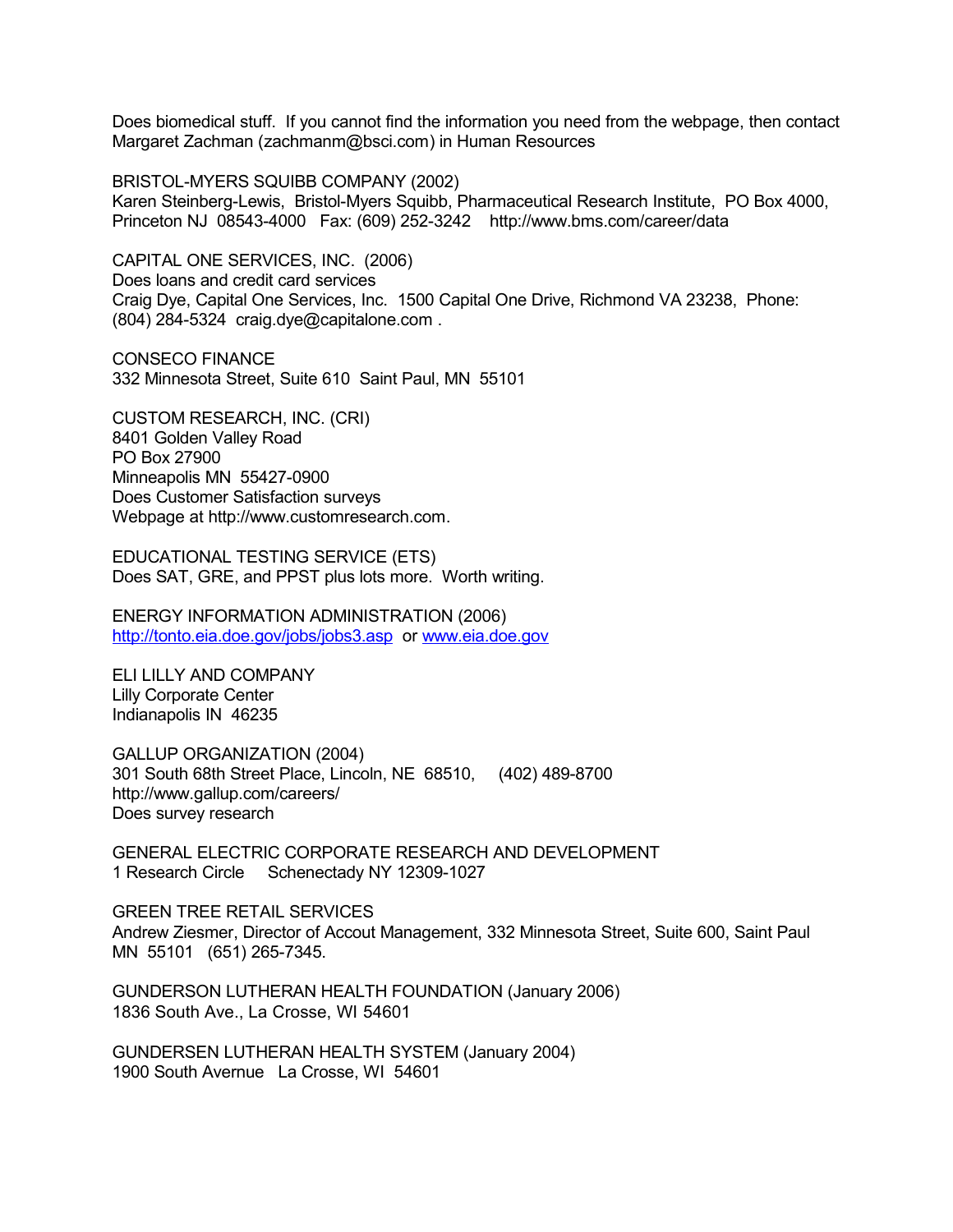HEALTH PARTNERS (2003) 2829 University Ave. SE Minneapolis MN 55414

HENRY FORD HOSPITAL Department of Biostatistics and Research Epidemiology 1 Ford Place, Suite 3E Detroit, MI 48202-3450

HORMEL (2004) Hormel Foods Corporation, 1 Hormel Place, Austin, MN 55912-3680 [www.hormel.com](http://www.hormel.com/) Lynelle E. Topp, Supervisor Professional Recruitment (507) 437-5748 Email: [careers@hormel.com](mailto:careers@hormel.com) Fax: 507-437-5171

INSIGHTFUL CORP. (2003) This is the S-Plus people. Suite 500, 1700 Westlake Ave North, Seattle WA 98109-3012 www.statsci.com

INTERNATIONAL MONETARY FUND (2003) Statistics Department Mr. Jan Bové, Technical Assistance Unit, Statistics Department, International Monetary Fund, Washington DC 20431 Fax: (202) 623-6460 email: jbove@imf.org

INFORMATION RESOURCES 150 N. Clinton Chicago IL 60661-1416 Employment: Dept JS-A Fax: (312) 474-3547 Does work similar to A.C. Nielsen.

JOHNSON & JOHNSON (July 2005) Has locations all over US and the world. <http://www.jnj.com/careers/> Contact person for statistics jobs: George A. Peterson, Recruitment Sourcing Consultant, Johnson & Johnson Professional Recruiting, (732) 524-1168 Gpeter01@corus.jnj.com. The company is interested in hiring interns and permanent employees. Website is very comprehensive.

JOINT PROGRAM IN SURVEY METHODOLOGY (JPSM) (2004)

[http://www.jpsm.umd.edu](http://www.jpsm.umd.edu/) and then click on the link near the bottom of the page for 2005 Junior Fellow Program. Their mailing address, etc. are JPSM 1218 Lefrak Hall College Park MD 20742 Phone: (301) 314-7911 Fax (301) 314-7912

This is mostly a graduate program, but they have an extensive summer internship program for undergraduates and some to directors of the programs specifically asked us to get our students to apply. The jobs are mostly in the Washington, DC area.

KIMBERLY-CLARK CORP (1998) 2100 Winchester Rd. Neenah, WI 54956.

LOS ALAMOS NATIONAL LABORATORY (2005) <http://www.stat.lanl.gov/intern.shtml> Contact: Alyson G. Wilson, Statistical Sciences Group, MS F600 Los Alamos National Laboratory Los Alamos, NM 87545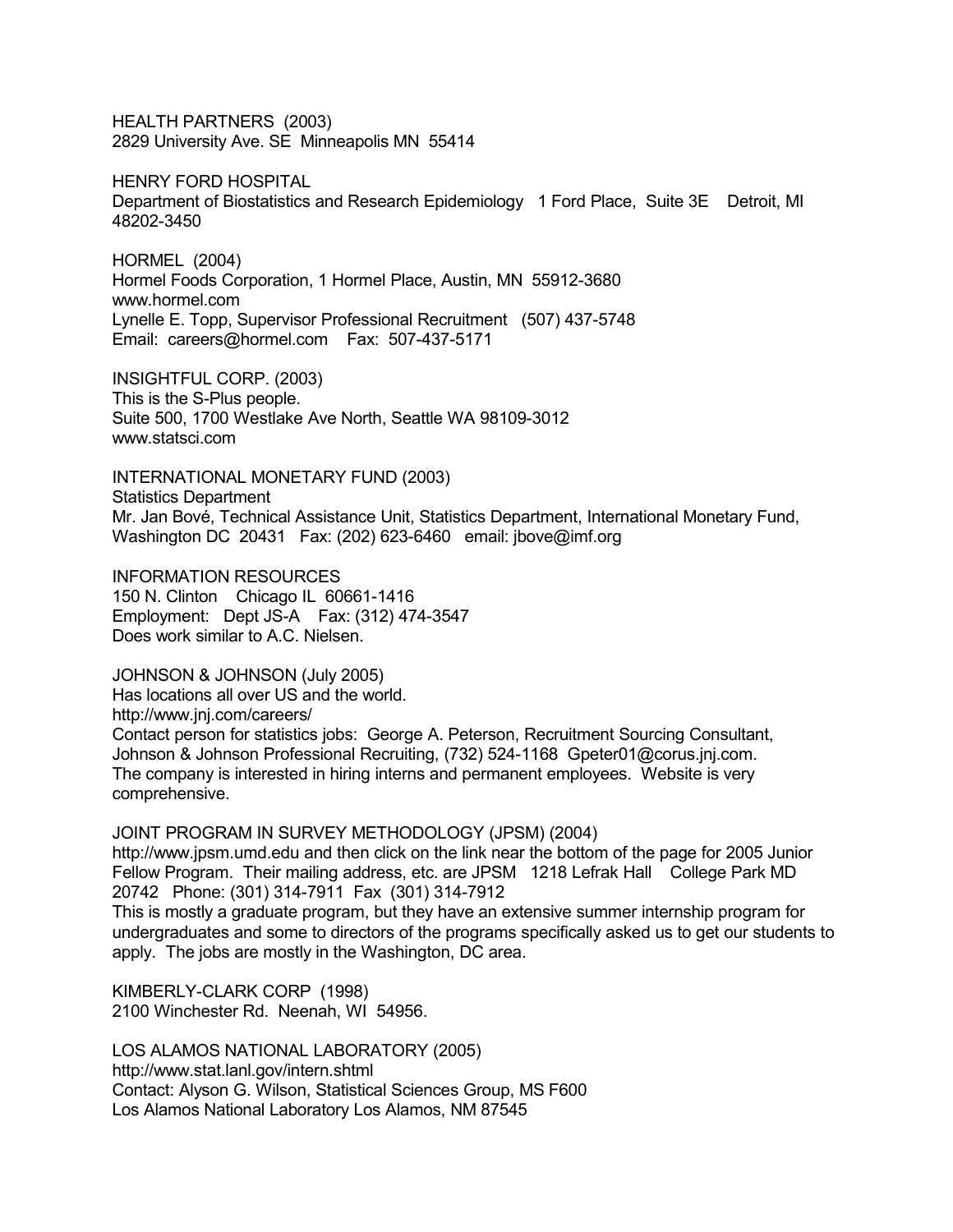Telephone - (505) 667-9167 FAX - (505) 667-4470 E-Mail - [agw@lanl.gov](http://www.stat.lanl.gov/people/awilson.shtml)

MARSHFIELD MEDICAL RESEARCH FOUNDATION (2001) Marshfield Clinic, 1000 North Oak Ave. Marshfield WI 54449

MAYO CLINIC--SECTION OF BIOSTATISTICS (2003) Mailing Address: Section of Biostatistics, Mayo Clinic, Rochester MN 55905 Because of growth, they almost always are hiring. Website with jobs: http://www.mayoclinic.org/jobs-rst/

MID-CONTINENT RESEARCH FOR EDUCATION AND LEARNING (2006) [www.mcrel.org](http://www.mcrel.org/) 

Located in Denver, Colorado. This is one of the educational "laboratories" for doing research in education and schools. They are very willing to consider students with degrees in education or statistics for jobs and internships there. Look on their website for current jobs.

NATIONAL ASSESSMENT GOVERNING BOARD (2003) 800 North Capital Street NW Suite 825 Washington DC 20002-4233 This is a semi-autonomous government agency that oversee national assessments of education.

NATIONAL BOARD OF MEDICAL EXAMINERS (2002) Human Resources, 3750 Market Street, Philadelphia PA 19104 Fax: (215) 590-9799 Email: humanresources@nbme.org Does exams for medical school admission and certification of practicing doctors

NATIONAL OPINION RESEARCH CENTER (2006) at the University of Chicago & downtown Chicago (two locations) and in Washington, DC (one location) Website for jobs there (including bachelor's level): http://www.norc.uchicago.edu/careers/index.asp

As the name implies, they do opinion polls. But, they also do major research projects for federal agencies and school organizations. Has a reputation as a great place to work.

NATIONAL SECURITY AGENCY (2005) Department of Defense National Security Agency 9800 Savage Road Fort George G. Meade MD 20755-6515 Webpage: [www.nsa.gov](http://www.nsa.gov/)

Does mostly code breaking, but some statistics also. The person to contact for summer internships is Jacqueline Holmgren at [math@afterlife.ncsc.mil](mailto:math@afterlife.ncsc.mil) or by phone at (301) 688-0983 or by fax at (301) 688-0689.

NIELSEN MEDIA RESEARCH (2003) Nielsen Plaza Northbrook IL 60062-6288

OPTIONS AND CHOICES, INC. Cheyenne, Wyoming

PALMER CENTER FOR CHIROPRACTIC RESEARCH (2003) 1000 Brady Street Davenport IA 52803-5214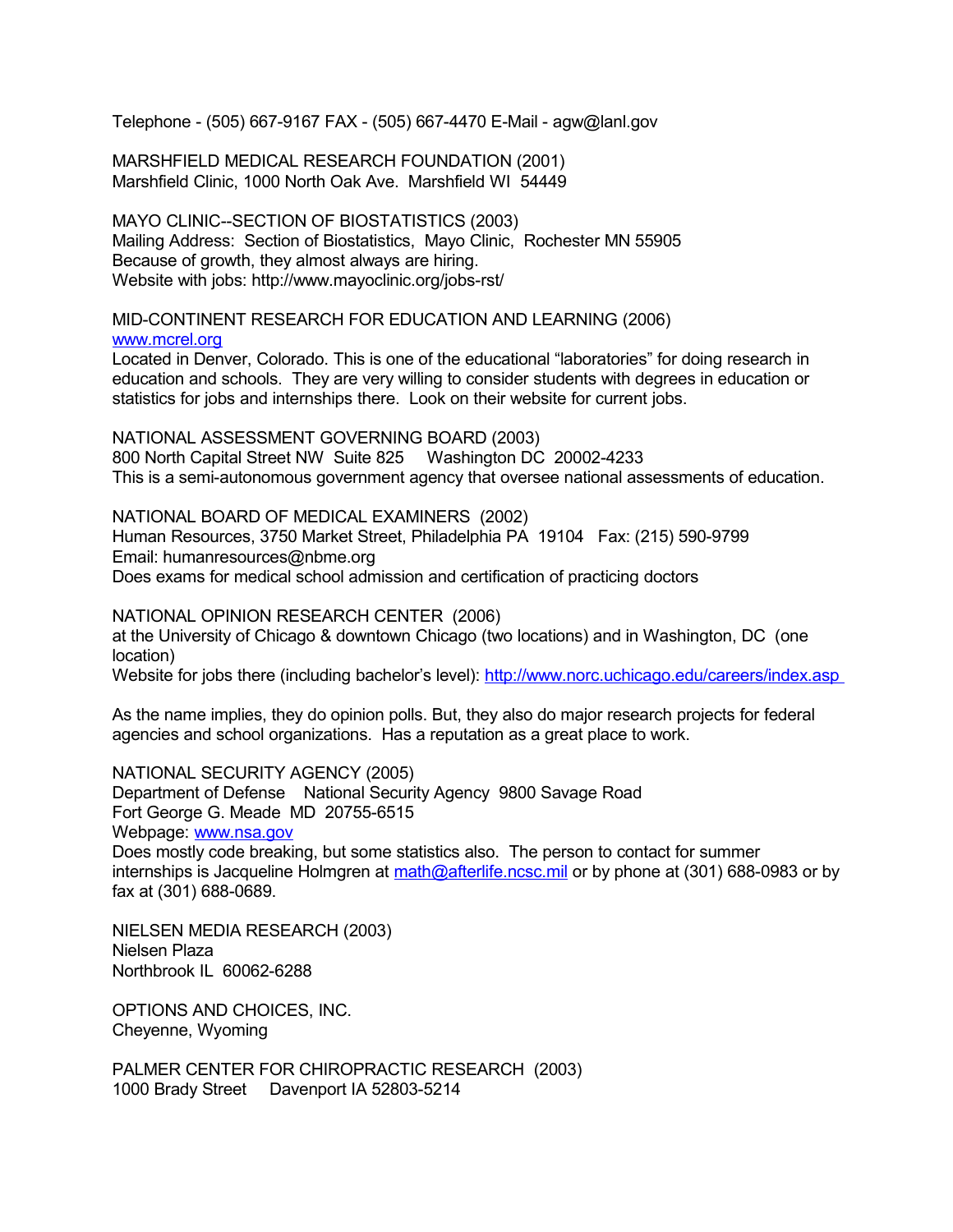PELLA CORPORATION (1999)

102 Main Street Pella, IA 50219 (515) 628-1000 Fax: (515) 628-6070. People who signed a letter recruiting students were Al Carlson, Staffing Manager, (515) 621-6759; Tim Harn, Staffing Administrator, (515) 628-6072, Katrise Allen, HR Representative, (712) 792-7214, Bob Larson, HR Manager (712) 246-4905

PHILIPS MEDICAL SYSTEMS (2005) Catherine Wright, Human Resources officer, Philips Medical Systems, Heartstream 2301-5th Avenue, Suite 200 Seattle, WA 98121 Tel: 206-600-5225 Fax: 206-203-3906 [employment@philips.int.ms](mailto:employment@philips.int.ms)

PPD Development (2003) Austin TX, Lawrenceville NJ, Research Triangle Park NC, and Wilmington NC. Does Pharmaceuticals and Biotech stuff. www.ppdi.com

RBC DAIN RAUSCHER (2004) Internhips & Jobs on-line at [www.rbcdain.com](http://www.rbcdain.com/) . Try that first and wait. If don't hear anything, try RBC Dain Rauscher, Dain Rauscher Plaza 60 South 6<sup>th</sup> Street Minneapolis MN 55402-4422.

RESEARCH TRIANGLE INSTITUTE (Also known at RTI) Ms. Helen Ray, PO BOX 12194/Cox Building, Research Triangle Park NC 27709-2194 (Also has a big group in DC area) Email: hmp@rti.org Fax: (919) 541-5966 http://www.rti.org

SAS INSTITUTE Box 8000 SAS Circle Cary NC 27511-8000

ST. PAUL COMPANIES 385 Washington St. St Paul MN 55102

SCHERING-PLOUGH RESEARCH INSTITUTE (2003) 2015 Galloping Hill Road Kenilworth NJ 07033-1300

SPSS Inc. (2006) Human Resources, Sears Tower, Chicago IL 60606 (312) 651-3117 Email: spssjobs@spss.com [http://www.spss.com](http://www.spss.com/)

STATPROBE, Inc (2004) (Has an office in Columbus, OH) "deliver high quality CRO services to the pharmaceutical, biotechnology, and medical device industries." "If you are interested in this or other opportunities, please send your resume to us at: [hr@statprobe.com.](mailto:hr@statprobe.com) Please visit STATPROBE online at [www.statprobe.com](http://www.statprobe.com/) to learn more about STATPROBE and other possible career opportunities with us!". Note: I know nothing about this.

TAP PHARMACEUTICAL PRODUCTS INC. (2003) 675 North Field Drive Lake Forest IL 60045 (800) 621-1020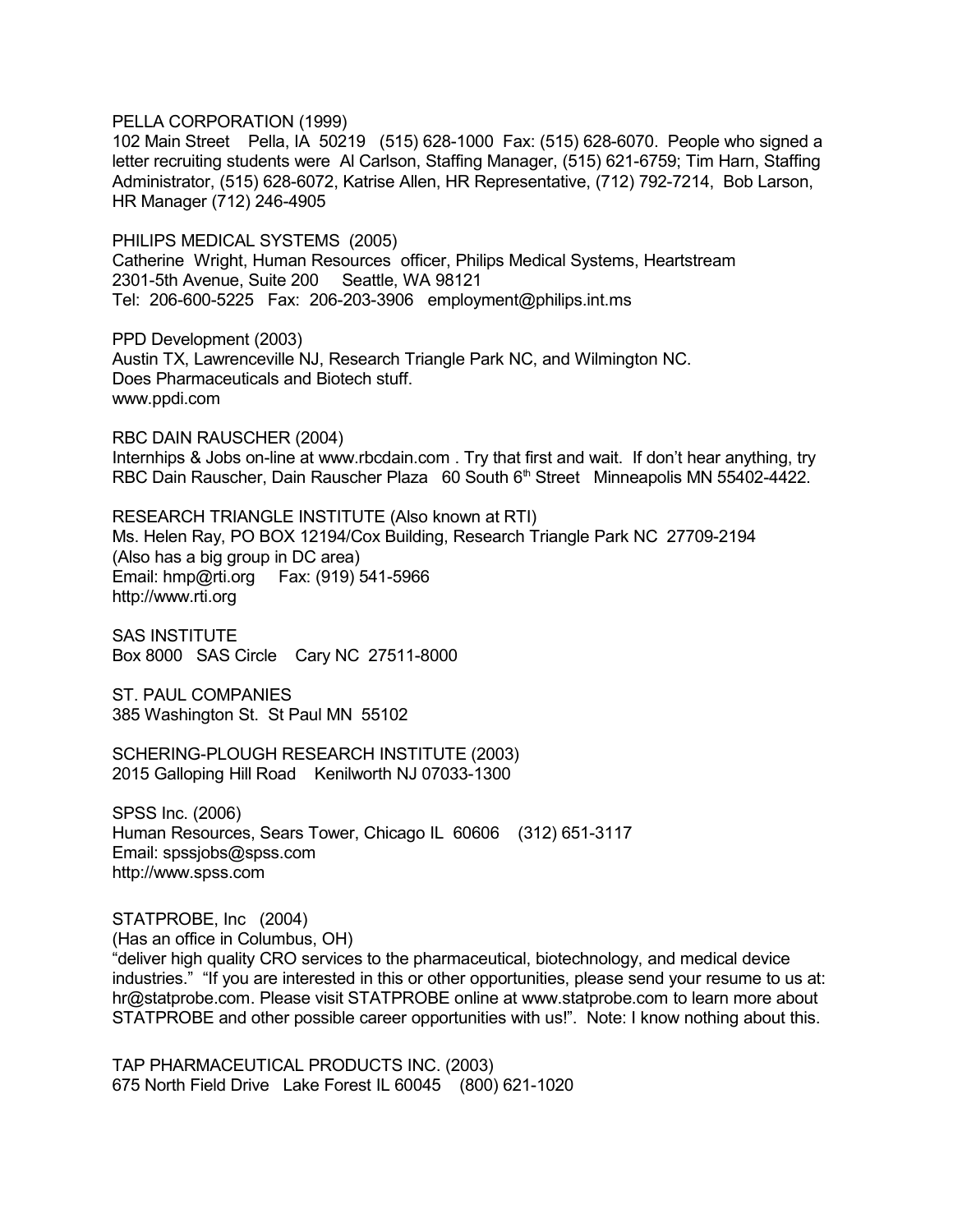3M 3M Center Bldg. 220-7W-03 , St. Paul MN 55144-1000

UNITED GOVERNMENT SERVICES (2004) Human Resources Manager is Margo McCormack email: margo.mccormack@cobalt-corp.com Investigates statistically for fraud in the filing of medical insurance claims.

UNITED NATIONS (2004) [http://jobs.un.org](http://jobs.un.org/)

U.S. Government & other firms in Washington, DC area—Junior Fellowships (2004) These Junior Fellowships are summer internships in survey research and methodology under the auspices of Joint Program in Survey Methodology. They hire more than 30 interns per year. The webpage seems to be going redevelopment, so the best place to look is at [http://www.jpsm.umd.edu](http://www.jpsm.umd.edu/) and look for information on "Junior Fellows".

U.S. BUREAU OF LABOR STATISTICS (1999) Gwyn Ferguson (202) 606-6941 [ferguson\\_g@bls.gov](mailto:ferguson_g@bls.gov) and Marvin Kaspar (202) 606-6895 kaspar\_m@bls.gov

U.S. BUREAU OF THE CENSUS (2004)

Suitland, MD 20233

<http://www.census.gov/hrd/www/index.html> . The job classification will probably be Mathematical Statistician. This website contains both internships and full-time jobs.

# U.S. CONSUMER PRODUCT SAFETY COMMISSION (2005)

<http://www.cpsc.gov/about/howto.html> (Very comprehensive website about how to apply for jobs). Internships:<http://www.cpsc.gov/about/student.html> . Regular jobs: [http://www.cpsc.gov/about/hr.html.](http://www.cpsc.gov/about/hr.html) If you run into trouble using these sites, contact Chernee A. Gay Phone: 301-504-7925 Fax: 301-504-0432.

U.S. DEPARTMENT OF AGRICULTURE

U.S. DEPARTMENT OF ENERGY (see ENERGY INFORMATION ADMINISTRATION, since that is where many of the statistics/mathematics jobs are located)

U.S. ENVIRONMENTAL PROTECTION AGENCY (2004) The main office is in Washington. This information is for the Cincinnati, Ohio Office Contact: Karen Proffitt, Staff Assistant, 26. W. Martin Luther King Dr. Cincinnati OH 45268 (513) 569-7099 [proffitt.karen@epa.gov](mailto:proffitt.karen@epa.gov)

U.S. FOOD AND DRUG ADMINISTRATION Biostatistics Branch 1401 Rockville Pike Rockville MD 20852-1428

U.S. NATIONAL SECURITY AGENCY [www.nsa.gov](http://www.nsa.gov/)

UNIVERSITY OF TEXAS MEDICAL BRANCH (2000 or 2001) Audrey Travis, HR Recruiter, Department of Human Resources, 301 University Blvd. Galveston TX 77555-0146 email: adtravis@utmb.edu Fax: (936) 321-9475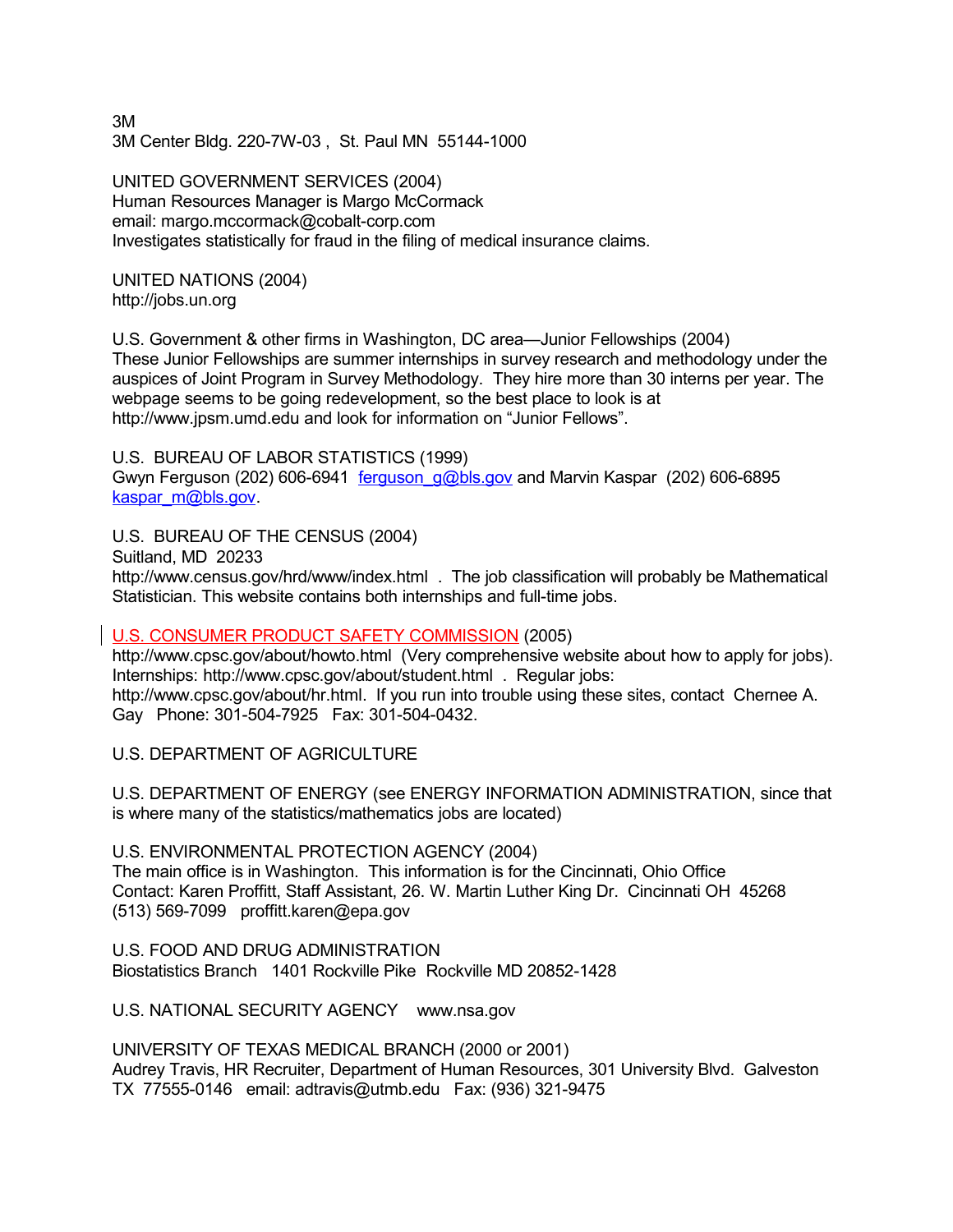WALGREENS (2004) 1417 Lake Cook Road MS #L360 Deerfield, IL 60015

WELLPOINT (2005) <http://www.wellpoint.com/> Locations in several places in Wisconsin and many other states. "WellPoint combines national expertise with local presence to improve health and health care costs."

WESTAT (2003) Attn: Resume System, 1650 Research Boulevard, Rockville MD 20850-3195 email: resume@westat.com Fax: (888) 201-1452 www.westat.com

WESTERN ECOSYSTEMS TECHNOLOGY, INC. (2003) Western EcoSystems Technology, Inc. (WEST, Inc) 2003 Central Ave. Cheyenne WY 82001 (307) 634-1756 Fax: (307) 637-6981 homepage: www.west-inc.com

Some other companies former students said are worth writing are Metris, Arcadia Financial, Northern Hydraulics, Lacek Group, Land O' Lakes, Best Buy, General Mills, Carlson Company, Honeywell, Fingerhut, Target/DaytonHudson, Federal Express, Northwest Airlines. Novartis, Sears, Ameritech, Abbott Laboratories, and Signature Group.

BUNAC--British Universities North American Club There is an American website of this also. UK Address (Incomplete) 16 Bowling Green London Worth contacting for jobs in the UK. Several people got temporary jobs this way while in college or just after.

### **EMPLOYMENT AGENCY (RECRUITERS) CONTACTS**

These are worth using. They don't cost you anything. They cost the employer money. Many statisticians have gotten wonderful jobs this way.

ATLANTIC PARTNERS (2005) Jeffrey Garner toll free 866-912-9363 jgarner@atlanticpartnerscorp.com Specializes in biostatistics/pharmaceutical hiring

BIOPHRAMAJOBS (2007) Harley D. Collins 13107 Ventura Blvd., Suite 205 Studio City, CA 91604 Toll Free 1.800.241.2070 ext. 103 Direct 818.906 7000 Fax 818.906.7184 [harley@biopharmajobs.com](mailto:harley@biopharmajobs.com) [www.biopharmajobs.com](http://www.biopharmajobs.com/)

BIOTECH RESOURCES (2001) Sue Metayer, Principal Staffing Consultant, (240) 683-8887 Fax: (240) 255-0068 Email: susan999@msn.com http://www.biotechresources.com